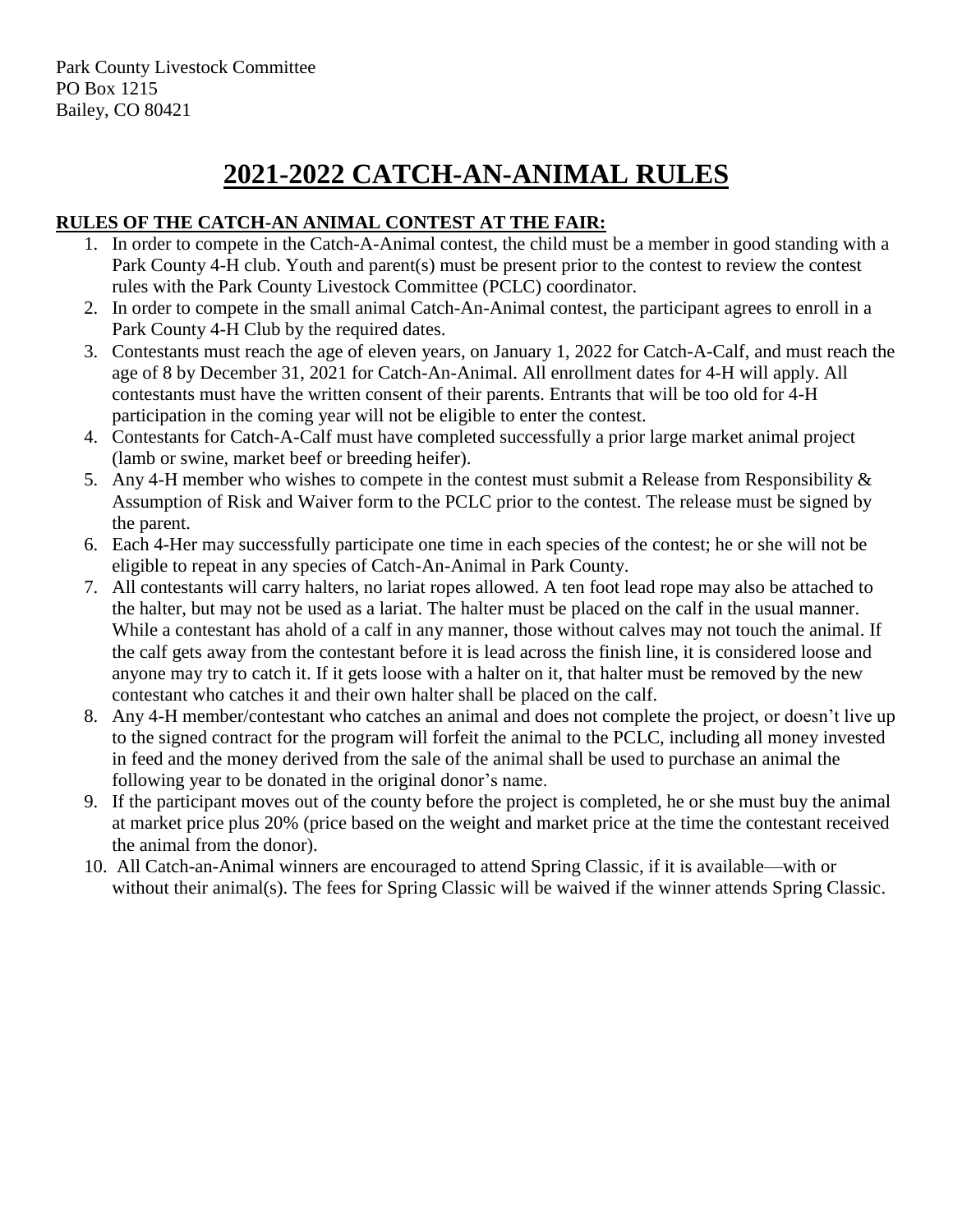#### **ITEMS TO BE AWARE OF IN ORDER TO COMPLETE THE PROJECT:**

- 1. Successful contestants must attend A MANDATORY ORIENTATION MEETING WITH AT LEAST ONE PARENT – on THE THIRD MONDAY OF OCTOBER at 6PM at the Shawnee Community Center. The project rules will be reviewed with both the child and parent(s).
- 2. Hard work and cooperation will be needed by both the 4-Her and their parents to complete this project. Contestants need to be aware of the expense involved in the market beef project. In order to complete your project, the typical costs for feed, etc. are estimated to be between \$1500 and \$1800. Additional expense may be required if show equipment, grooming products, etc. are needed to participate in the fair. Contestants must be able to provide adequate transportation for their project animals – this means no animals can be transported in a car. Please be sure to take this into consideration when making the decision to participate in the program.
- 3. The catch animals will compete in two classes in a catch-a-animal class and the regular market weight class.
- 4. 4-H market animal projects in their weight division and will be eligible to be shown for overall Champion. They will sell in their prospective sale order. To maintain the program, 10% of the gross selling price for each catch animal will be retained from the exhibitors check.
- 5. The winning participants will be encouraged to attend the Spring Classic event that may be scheduled by the Park County Livestock Committee. This event is a way for participants to learn about caring for, preparing and showing their animal at the Fair. The participant may attend with or without his or her animal.

### **IF YOU ARE SUCCESSFUL – PLEASE TAKE THE FOLLOWING REQUIREMENTS INTO CONSIDERATION:**

- 1. Prepare a place for your animal: A secure pen making sure your animal will stay inside and unwanted animals will stay out, with shelter from all elements of weather. You must include a place to store feed and supplies you will need for the project.
- 2. Schedule inspection dates: The 4-H member will contact a PCLC member to schedule pen inspections. Contact information will be provided to the winners. The inspection will be made by the end of each listed month: Schedule your appointment early!
	- a. Before Oct 15th for initial pen inspection (animal shall not be moved to another facility unless the Livestock Committee is notified and an inspection of the new facility is made). Approval of the pen inspection must be completed at least two weeks prior to the December weigh-in. If the pen is found to be unacceptable and alternate arrangements cannot be made, the animal will be awarded to an alternate contestant whose name is drawn from a pool of all other contest entrants.
	- b. By December 15th for a progress inspection.
	- c. By February 15th for a progress inspection.
	- d. By April 15th for a progress inspection.
	- e. By June 15th for a progress inspection.
	- f. For each progress inspection date not met, an additional 5% penalty will be assessed on the final sale check to the 4-H member.
	- g. After passing the October facility inspection and attending the mandatory October 19, 2020 orientation meeting, you will be contacted by a Livestock Committee Member to make arrangements to pick up your animal. At that time you will get the name and address of your sponsor for your letters. It is your responsibility to be able to pick up and transport your animal. At any time, the facility can be subject to an unscheduled inspection by the Livestock Committee.
- 3. Sponsor relations: The 4-H'er will prepare a monthly letter (in triplicate, original to the sponsor, one for their record book and one to be mailed to the PCLC (at PO Box 1215, Bailey, CO 80421) telling the sponsor how the animal is doing and any other information the 4-Her would like to include about their